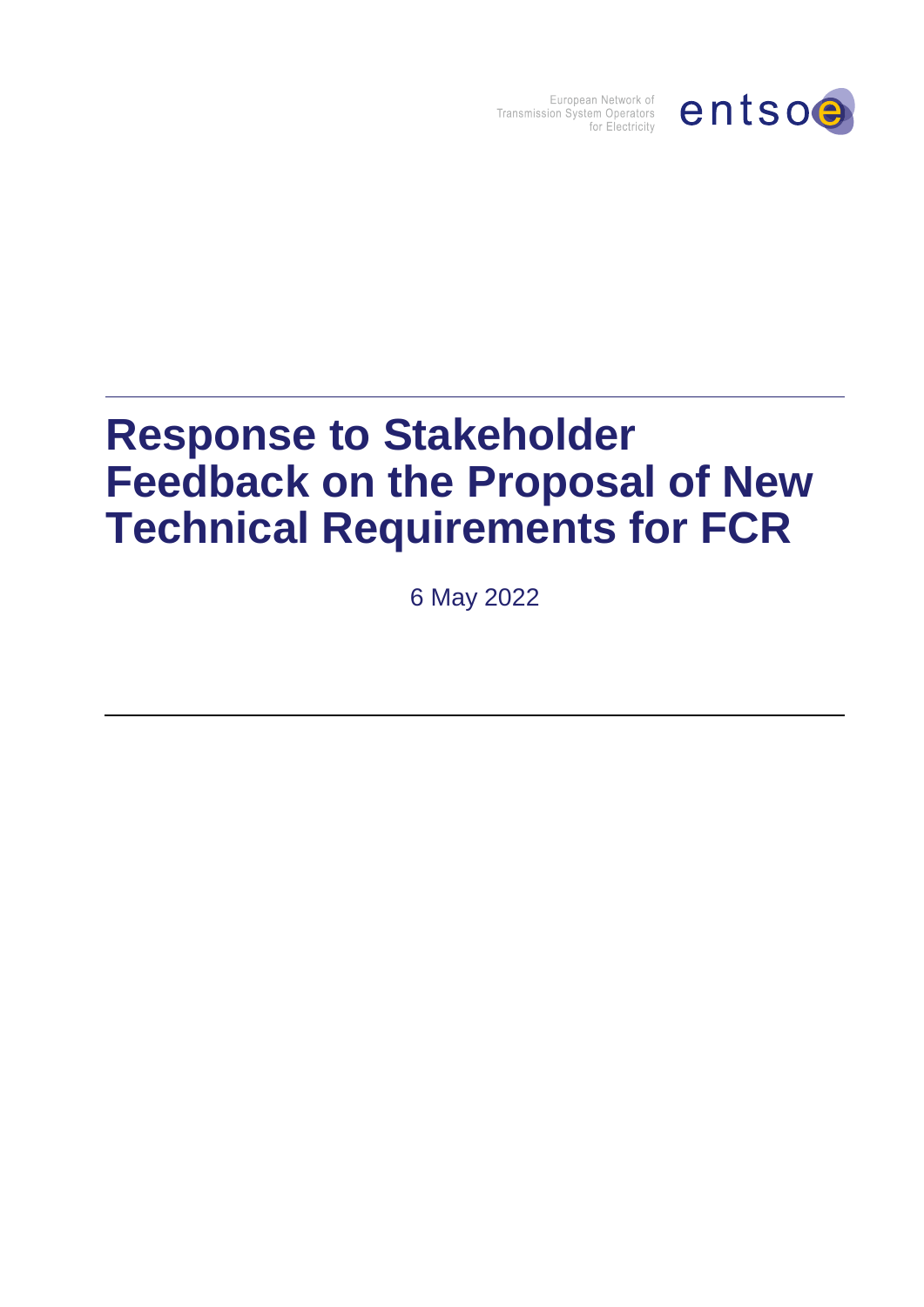The Nordic TSOs thank all stakeholders for taking the time to provide feedback on the draft New Technical Requirements for  $FCR<sup>1</sup>$ . We have compiled the received feedback for each chapter of the technical requirements document, and provide our response below.

# **General**

**Feedback:** Overall many providers state that they are pleased with the restructuring of the documents, the decrease of testing time and the relaxations of some requirements. Since the testing is still going to be time consuming and costly, providers encourage the TSOs to develop methods for pre- and re-qualification with data from normal operation. The introduction of use of theoretical capacity calculations received positive feedback. Some providers see a risk that Kaplan turbines will not be able to fulfil the requirements for FCR-D and/or FCR-N. Some providers foresee the new requirements will result in decreased capacity of FCR and difficulty in delivering FCR and FRR at the same time. Providers also request that the TSOs educate providers on the new requirements and tests, and supervise the prequalification tests.

**Response:** Regarding the testing in general, we are interested in developing methods and criteria for reliable evaluation of entities' performance based on data from normal operation. We see this as a next step once the requirements are in place and we have gained more experience on the prequalification process. We take seriously the concerns about difficulties to fulfil the requirements. The requirements for FCR-D have been relaxed by changing the assumption on frequency dependent load and by excluding the performance scaling from the stability calculation. The FCR-N requirements have also been relaxed by changing the frequency dependent load assumption. We acknowledge that the requirements on FCR might impact the flexibility, especially with regards to availability of FRR, if the entities are not prequalified to deliver FCR at maximal load. However, we think that this problem will be mitigated by not strictly limiting the capacity to the tested capacity (see further details under the capacity headline later in this document). We have taken note of the request for education/training and supervision of tests, but we will have to consider this further.

**Changes:** Entities that have trouble fulfilling the stability requirement for FCR-N will be able to apply for a relaxed stability margin on the Nyquist criterion for FCR-N.

#### Implementation period

**Feedback:** One provider asked for a shorter implementation period or incentives to transition to the new requirements earlier than in 5 years. Other providers state that the five-year transition period is necessary due to the need of installing new governors and upgrading of equipment.

**Response:** We expect many providers to gradually transition to the new requirements as their current prequalification expires. For example, in Sweden, the largest providers are already scheduled to prequalify a certain percentage of their resources per year. We think it will be too challenging in terms of personnel and resources in general to transition faster than planned.

#### IT tool

1

**Feedback:** Providers urge the TSOs to make the source code for the IT tool available. It is suggested that the tool should automatically create test reports, or that the TSOs should provide a test report template.

<sup>&</sup>lt;sup>1</sup> Technical Requirements for Frequency Containment Reserve Provision in the Nordic Synchronous Area, dated 14 March 2022. Available: [fcr-technical-requirements-14.03.2022.pdf \(svk.se\)](https://www.svk.se/contentassets/4f9ae6d3a8e449c291c9ddda105c7c72/fcr-technical-requirements-14.03.2022.pdf)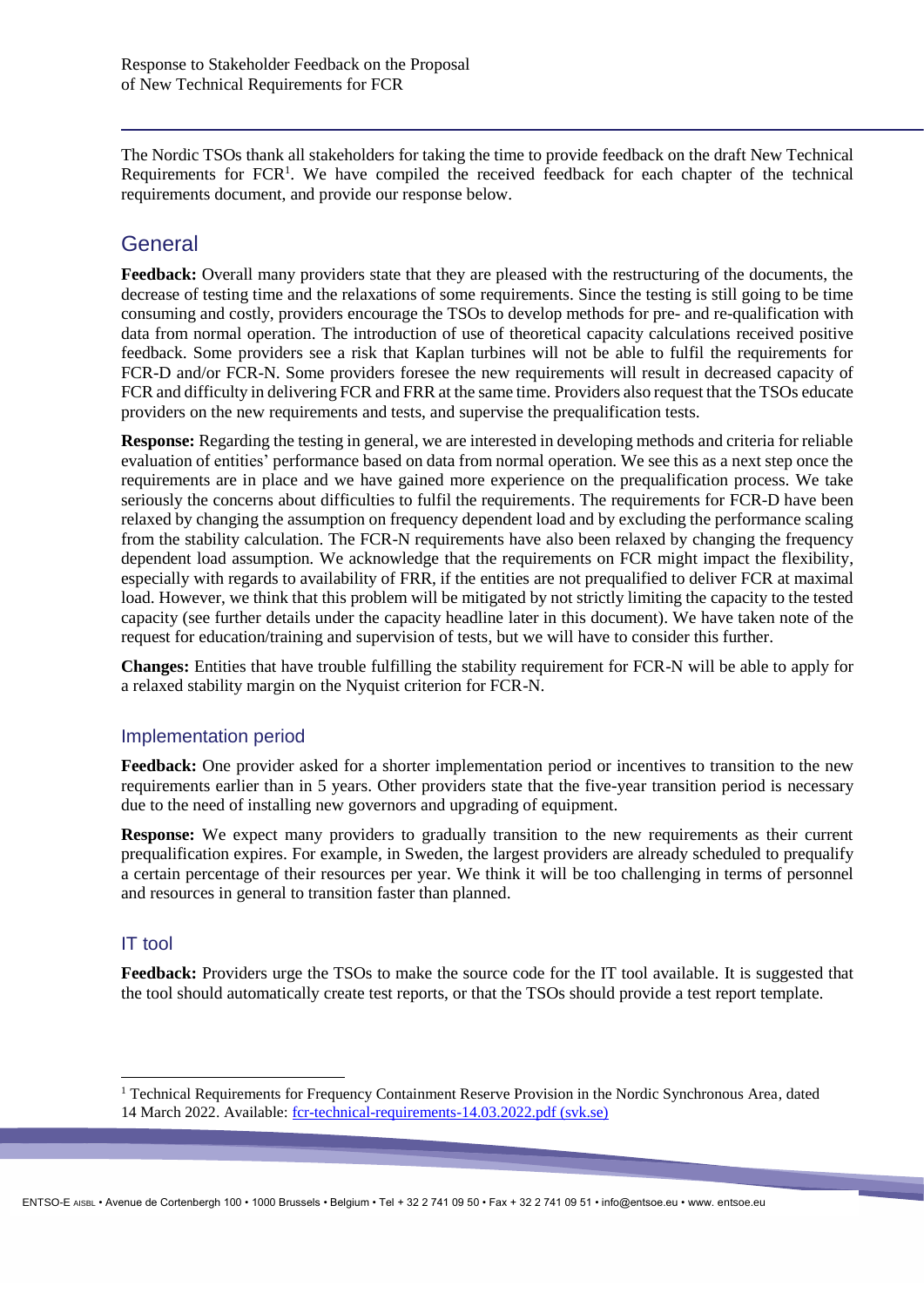**Response:** We are working on how to make the source code for the IT tool available to the providers. Templates for reports are the responsibility of each TSO in their national prequalification process. We are investigating the possibility to create automatic test reports with the IT tool.

# Chapter 2: The prequalification process

**Feedback:** The controller block diagram is sensitive information which providers do not wish to share with the TSO. The tests should be sufficient to verify the correct behaviour of the frequency control.

**Response:** It is not possible to test everything, and we have reduced the testing a lot on request of the providers. With the amount of testing now suggested, we need additional information to verify that the control will work similarly in other operating conditions and for other disturbances than the tested disturbances. However, if the model is understood as very sensitive information a high level model can be submitted or an NDA can be signed, as long as the TSO can be confident that the control will follow the requirements.

# Chapter 3: The technical requirements for the FCR products

#### Test program

**Feedback:** It would be preferable to avoid sine tests with 150 s and 300 s period to reduce the testing time.

**Response:** The testing has already been reduced and the long time periods are needed to ascertain the performance of FCR-N. Since this test is not repeated for all loads and droops, the increase in test time is considered minor.

#### Mode switching

**Feedback:** A large number of FCR providing entities might use mode shifting in FCR-D. The consequence will be de facto that the FCR-N band is extended from  $+/-100$  mHz to  $+/-200$  mHz. Secondly, a small disturbance that results in a frequency drop to just below 49.80 Hz will activate the high performance mode, which will be blocked for 5-15 minutes after activation. If the reference incident then occurs during the blocking time, a large share of the FCR-D will not activate the high performance mode. The frequency could drop significantly below 49.0 Hz, resulting in brown/black out. If this deterioration of the system robustness against the reference incident is not acceptable, there could be a limitation on the share of FCR-D with mode shifting (similar to the limit on static FCR-D).

**Response:** The performance of entities using mode shifting is tested equally to entities that do not use it. Hence, the performance using mode shifting must be "better" as the evaluation time is the same but the high performance mode is activated later (when the frequency threshold is crossed). The blocking time of the high performance mode in a small incident is relevant. The described situation is very unlikely and the impact will most likely not be as threatening as stated in the comment, but the share of entities using mode shifting will be monitored and actions will be taken if necessary.

## Reduction factors

**Feedback:** It is unclear if there is a limit on the factors *Kred,dyn* and *Kred,ss*.

**Response:** Yes, the total reduction factor must not be smaller than 0.9 for FCR-N, meaning that neither *Kred,dyn* nor *Kred,ss* can be smaller than 0.9. The smaller of the reduction factors is used as "final" reduction factor. The same applies for FCR-D where the total reduction factor must not be smaller than 0.75.

**START**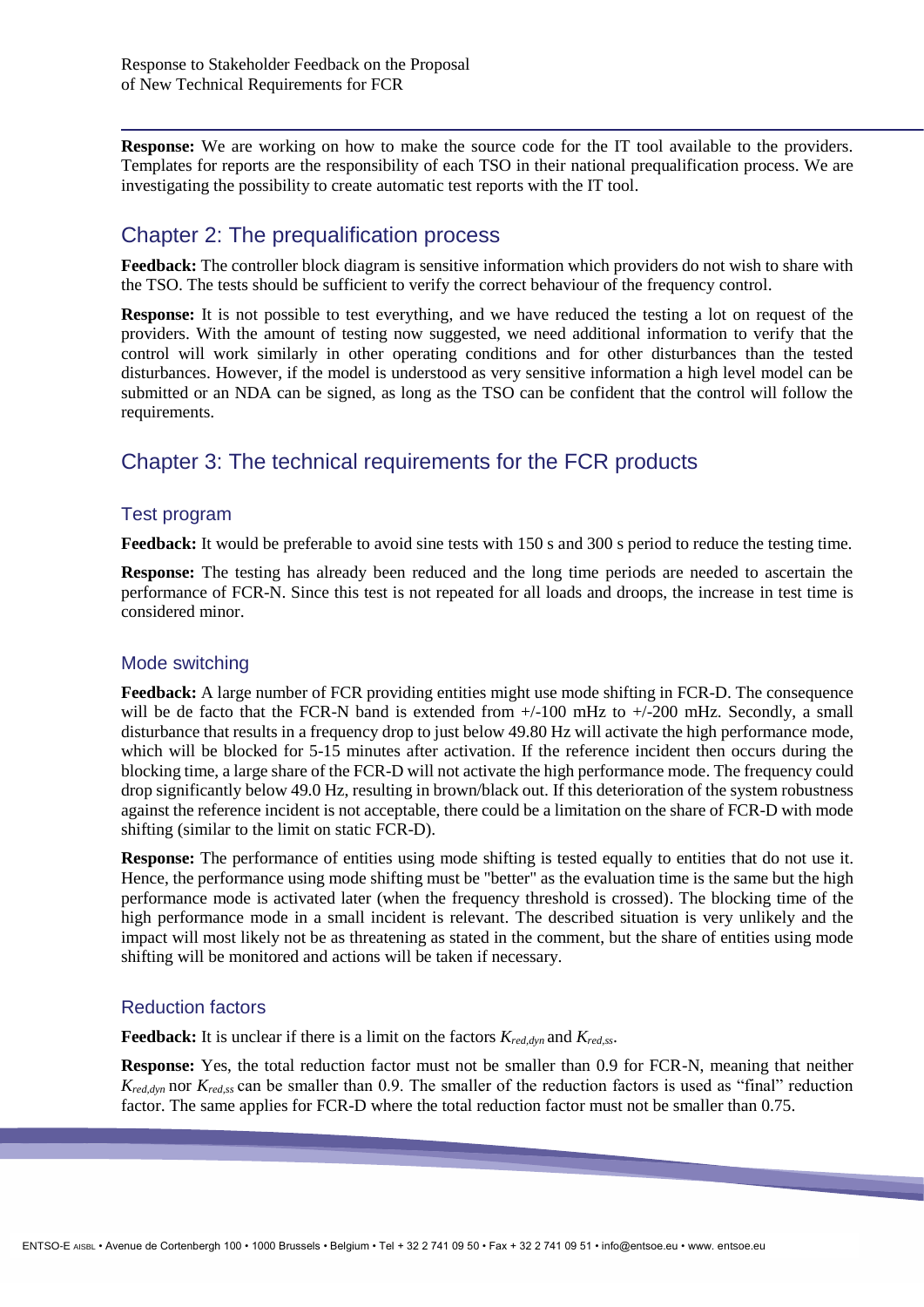**Changes:** This has been clarified in the document.

## Deactivation (3.1.2)

**Feedback:** One provider comments the "spike test" and requirement on fast activation and deactivation set a very small window for how fast of a ramp rate can be used in activation/deactivation without capacity limitations being imposed. Another provider asks what the purpose of this test and requirements 4 and 5 are.

**Response:** The purpose of the new "spike test" is to test deactivation performance, since we are aware that some resources are much slower at deactivating than at activating. The test aims at emulating a situation where a small disturbance occurs in a low inertia situation. In such a situation the tendency is to activate too much power compared to the size of the disturbance. The frequency will return quickly and FCR providing entities need to stop activation and/or deactivate to avoid a significant frequency deviation in the opposite direction. We understand that the window is narrow if the entities are unable to deactivate, and the test is designed to single out those that can deactivate from those that cannot. The power system needs a fast response, but since the disturbances will range from small to large, the system also needs reserves to activate gradually and be ready to stop activation and deactivate if the disturbance was relatively small.

## Static FCR-D (3.1.3)

**Feedback:** Some providers are concerned that providers may want to prequalify entities with dynamic properties (for example Kaplan turbines) as Static FCR-D instead of Dynamic FCR-D, if the requirements for Dynamic FCR-D are strict and if there are no incentives to be dynamic. Some providers also suggest that the whole ramp test sequence for Dynamic FCR-D is not needed for Static FCR-D and that some of the ramps could be omitted for Static FCR-D. It is also suggested that it should be allowed to fulfil part of the Static and part of the Dynamic requirements, and that mode shifting should be allowed for Static FCR-D as well. The Dynamic/Static quota should be dynamic and updated regularly with no cap on the Static FCR-D unless it is needed because of the over-frequency issue. In general more information about the quota is requested.

**Response:** We encourage providers to provide Dynamic FCR-D if possible. The quota might become an incentive in the future, but will not be limiting during the next couple of years. Hence, we will consider other incentives. Regarding the test sequence for Static FCR-D, the we plan to clarify which tests are needed for Static FCR-D. They may not include all the ramps that are needed for Dynamic FCR-D. Providers that can fulfil parts of the Dynamic FCR-D requirements but not all are welcome to do that, but it is only possible to prequalify as Dynamic FCR-D if all of the requirements are fulfilled. We do not fully understand the need for mode shifting for Static FCR-D and would need a clarification on the purpose. Regarding the Dynamic/Static quota, there will be a limit on the quota of minimum 50 % Dynamic FCR-D, and the TSOs will continuously monitor the system to not implement too conservative limits.

#### Over- and underdelivery (3.1, 3.4)

**Feedback:** Some providers question why there are limits on over-delivery. Some also ask for the same margin in both directions  $(\pm 10\%$  in both directions instead of -5% and +10%).

**Response:** Under-delivery of reserves in steady state is more serious than over-delivery in steady state, because under-delivery means that the TSOs will lack the sufficient resources to contain the frequency. Therefore we cannot relax the limit for under-delivery below 5%. On the other hand, over-delivery of reserves will increase the steady state gain of frequency control in the system as a whole, which can have a negative impact on the system stability. In the requirements we give the possibility for some over-delivery by allowing scaling of the capacity if the performance requirements are not entirely fulfilled. We have

**START OF**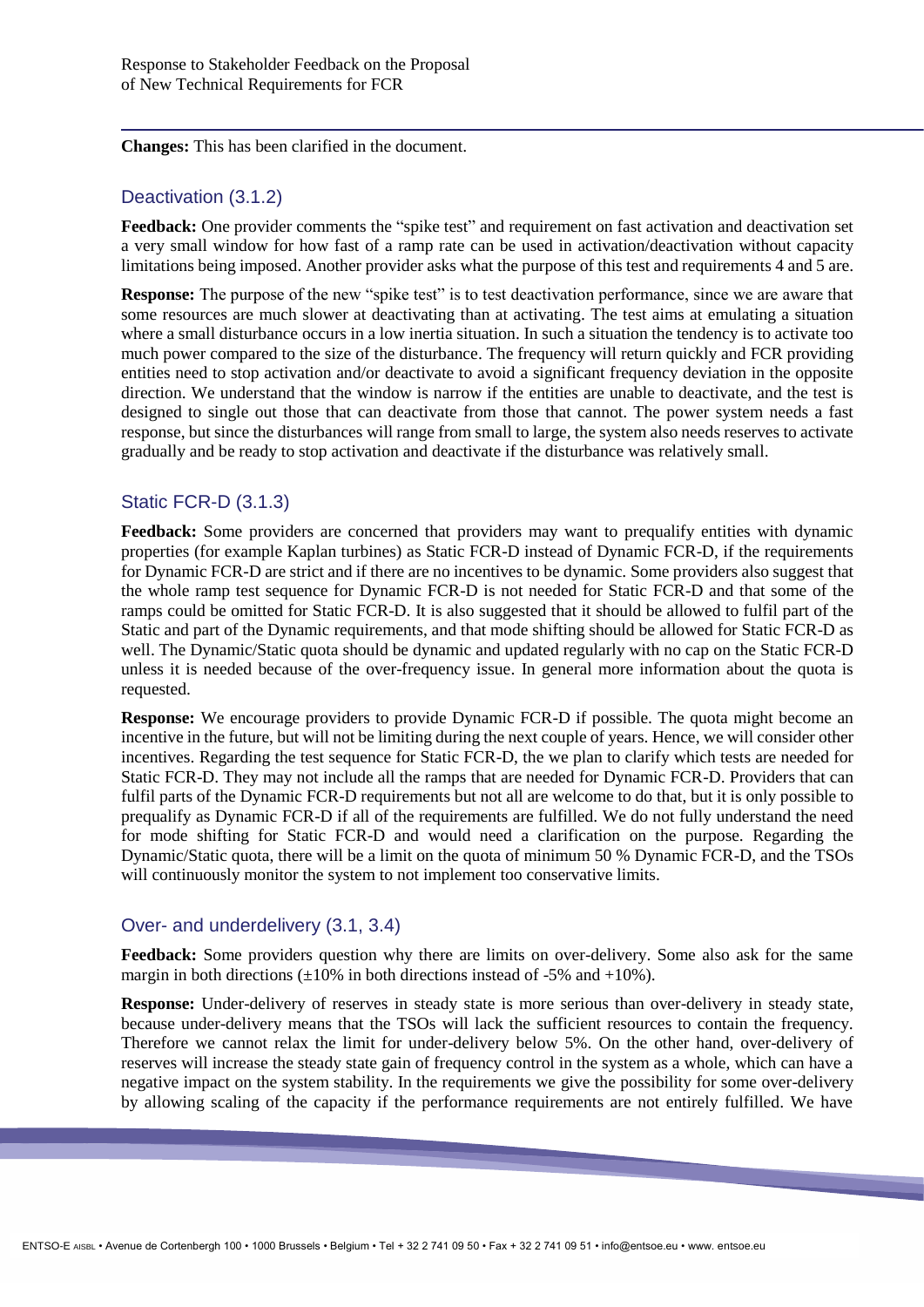introduced limits to the allowed scaling for the same reason: too much over-delivery will negatively impact the stability. In general, over-delivery from static reserves is more problematic than over-delivery from dynamic and continuous reserves, since the dynamic reserves will adjust their delivery continuously. Therefore we can relax the limit on over-delivery for dynamic and continuous reserves somewhat but we cannot relax this requirement for static reserves.

**Changes:** The margin in the direction of over-delivery in steady state has been increased for dynamic reserves (changed from 10% to 20%).

#### Frequency domain stability (3.2)

**Feedback**: The increase of the frequency dependent load assumption is welcome. To enable more hydro power units to fulfil the FCR-N requirements, even a further increase of this parameter to 1.5% would be welcome.

**Response**: We understand that the stability requirement is difficult for some entities but we are also reluctant to relax it further. Instead of relaxing this requirement overall we will allow exemptions for entities that have difficulties to fulfil the requirement. That way we encourage those entities that can achieve a good stability margin to do that. We do not think that it will be in the interest of providers to have a low stability margin, since it is performance and not stability that typically drives costs in terms of wear and tear.

**Changes**: It will be possible to get an exemption in the form of decreased margin on the Nyquist criterion for entities that can show by simulation or tests that they have tried to fulfil the requirement, but for technical reasons not fully reached the requirement. The distance between the point (-1,0j) and the Nyquist curve is in general required to be at least 0.43. All units get a margin on this so that distances down to  $0.43 \cdot .95 =$ 0.41 are considered to fulfil the requirement. The new exemption means that distances down to  $0.43 \cdot 0.75 = 0.32$  will be considered to fulfil the requirements if the provider can show the TSO that they have put reasonable effort into increasing the stability margin.

## Linearity (3.4)

**Feedback:** It should be allowed to provide no response to the fast sines. Hence, the dynamic linearity requirement should allow for this.

**Response**: In principle we agree that this should be allowed.

**Changes:** Providers can get exemption from dynamic linearity requirement as it is formulated if they show that the response is close to zero.

#### LER (3.5)

**Feedback:** The section on LER does not take into account entities that recharge from other sources than the grid. Examples on for example how to apply energy management to run-of-river hydro is needed. Providers also ask if the FCR-N delivery should not be energy neutral over longer time periods. One provider commented that the required power allocation for energy management in FCR-N is unnecessarily large, and suggested the actual installed energy capacity should be taken into account and the providers should be allowed to show satisfactory performance based on a series of frequency data provided by the TSO. It is suggested that the endurance test does not need to be longer than the endurance requirement.

**Response:** Entities that do not recharge from the grid will be allowed to suggest other solutions for energy management schemes. As an example, this includes run-of-river hydro. The provider is free to suggest how to handle energy management to ensure delivery of FCR. The FCR-N delivery cannot be assumed energy neutral for all time periods relevant for FCR provision from LER, and hence it is necessary to have

**Contract**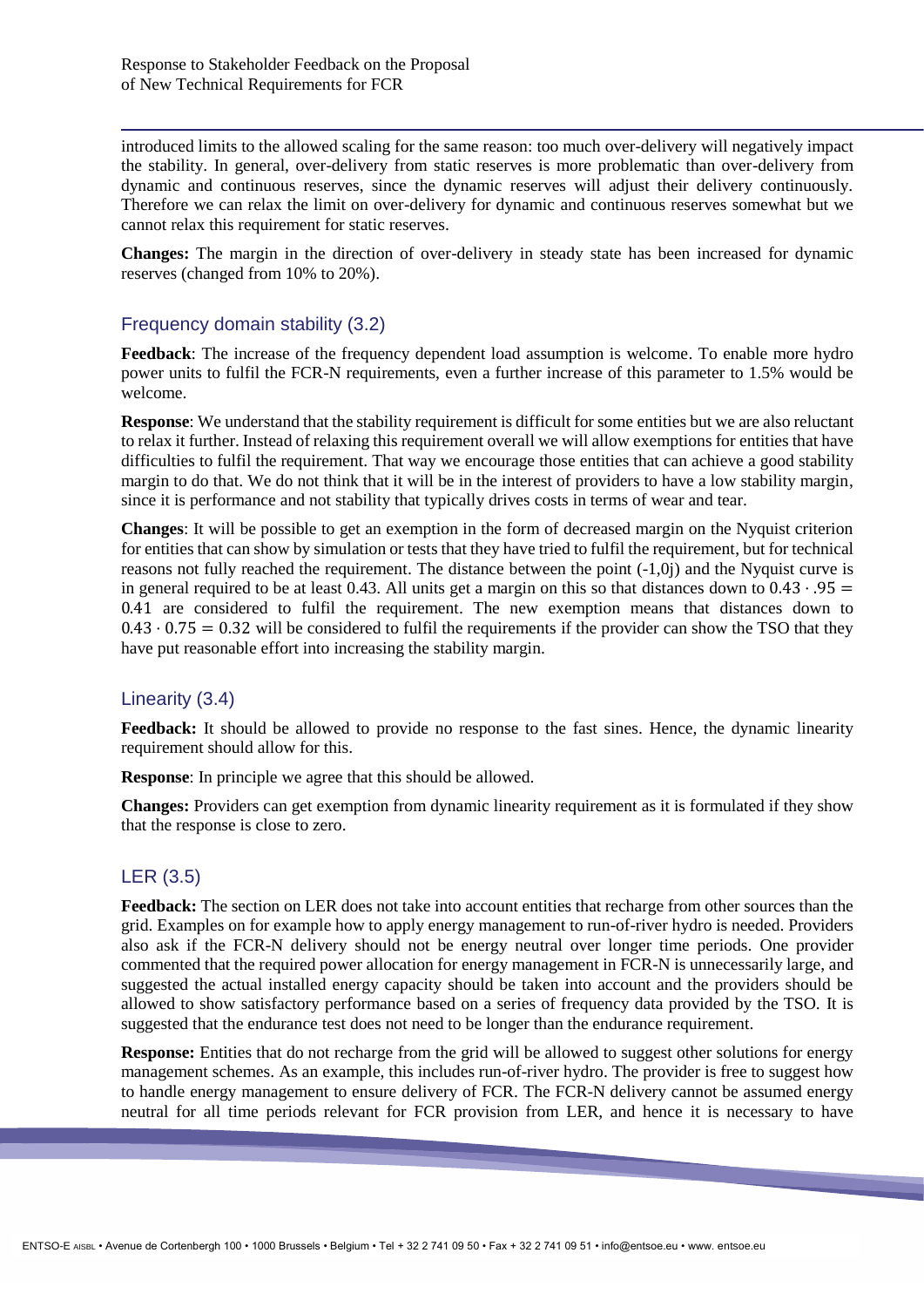requirements on the amount of energy and energy management. We will continue to work on the requirements and look into options to define a relation between the energy capacity and the power allocation for energy management. We are planning to develop the endurance test so that the entering and exit of the operation modes NEM and AEM are tested.

We will also continue to work on this section to define more detailed and concrete requirements before the implementation of the new requirements. The expected additions in the prequalification document concerning this section will not affect the legal methodologies.

**Changes**: It has been clarified that entities that do not use the grid for recharging can suggest other solutions to make sure they will always be able to deliver the contracted reserves.

#### Start and end of delivery (3.7)

**Feedback:** Providers asked for background and motivation to this requirement.

**Response:** The purpose of the requirement is to ensure the frequency containment process always works correctly and uninterrupted. Depending on the reserve market results, there can be a large number of providing entities that end or start provision at the hour shift. Despite the changes, on system level the activated FCR should remain proportional to the frequency deviation as closely as possible. If the described implementation is not feasible, the provider can suggest an alternative implementation. The requirements can also be implemented on portfolio level, for example by ending the provision of individual entities at different points in time so that in total a smooth response is achieved.

**Change:** It has been clarified that a portfolio level implementation is possible.

#### Baseline (3.8)

Feedback: The section does not cover entities that have a varying baseline and a control strategy where FCR is activated as a change from the varying baseline. It is suggested to include such entities. Providers also ask for more guidelines regarding baseline and forecasts of capacity.

**Response:** We have not had the intention to exclude such entities. In general the baseline can be varying, as long as it can be defined and the FCR response is correct. The baseline method has to be approved by the TSO in the prequalification process. We acknowledge the need to further develop and detail requirements on baseline calculations and forecasting. We are working to gain more knowledge and experience in these areas, for example through an ongoing pilot project in Sweden, [https://www.svk.se/en/about](https://www.svk.se/en/about-us/news/news/pilot-study-on-ancillary-services-from-resources-with-variable-production-or-consumption/)[us/news/news/pilot-study-on-ancillary-services-from-resources-with-variable-production-or-consumption/.](https://www.svk.se/en/about-us/news/news/pilot-study-on-ancillary-services-from-resources-with-variable-production-or-consumption/) Please also refer to section 3.10 for additional information and requirements on varying processes and baselining.

**Changes:** Clarification has been made in the document that the baseline calculation should be included in prequalification and approved by the TSO.

#### Capacity and steady state response (3.9, 3.1)

**Feedback:** A provider commented that equations 22-24 do not take into account possible different steady state responses of FCR-N in each direction. There is also a question about whether the theoretical steady state response of FCR-N should be considered separately in each direction for requirement 1. Some more examples are needed with respect to how to interpolate reduction factors and how much capacity can be expected from different types of units.

**Contract**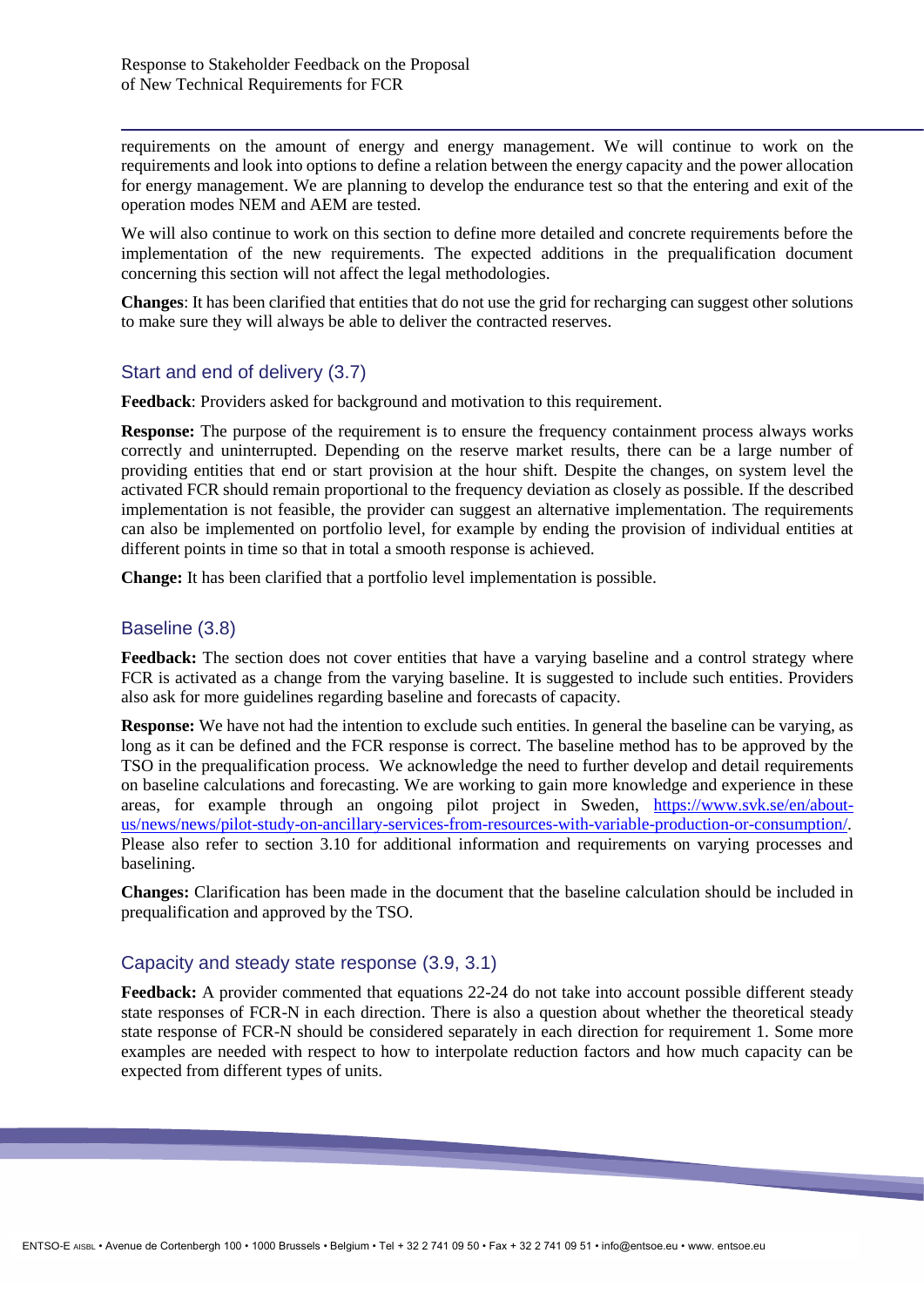**Response:** We have tried to make some clarifications in the document, and we also aim at including more examples in the tuning guideline that is being prepared.

**Change:** The equations have been modified so that the capacity of FCR-D takes into account if FCR-N has a larger steady state response in one or both directions, which will take headroom from FCR-D. It has been clarified in 3.1.1 that the theoretical steady state response is the minimum or average of the response in the two directions.

#### Aggregated resources (3.11)

**Feedback**: The text on dynamic prequalification is unclear and requirements 2 and 3 do not align with requirement 4. Some providers ask for numbers on how much capacity can be added under the dynamic prequalification.

**Change:** We acknowledge that the requirements on the flexibility of prequalification for aggregated resources are still vague and unclear. We will continue to work on this section to define more detailed and concrete requirements before the implementation of the new requirements. The expected additions in the prequalification document concerning this section will not affect the legal methodologies.

## Central control (3.12)

**Feedback:** The term central controller is not clear in cases of distributed modular control systems.

**Response:** A central controller is regarded as a single point of failure. Therefore the maximum provision behind a central controller (even when fulfilling requirements on redundancy and availability) is the same as the maximum behind a single point of failure.

## Chapter 4: Requirements on the measurement system

**Feedback:** Is there a particular reason to request such high measurement accuracies? The default value for measurement lag is high compared to typical equipment. The section should state some requirement on transducer response time. It should be stated which point the requirements refer to, i.e. where the power should be measured.

**Response:** The TSOs will reassess the accuracy requirements after gaining more experience. The default value for measurement lag is set high to incentivize providers to find documentation or test the measurement equipment. Recommendations on transducer response time will be included in the tuning guideline that is being prepared. The requirements refer to the grid connection point, but other suitable power measurements points can be agreed with the TSO (for example, at the generator).

**Changes:** The point of measurement has been clarified in the document.

# Chapter 5: Testing requirements

**Feedback:** Some providers suggested that testing at a capacity lower than maximum and higher than minimum should be allowed. The worst dynamics are not always at high load. It is suggested that tests at low load should be done at the same operating point for high and low droop, and similarly for high load. Some providers were also concerned that the theoretical calculation of the steady state response would increase the complexity of the process.

**Response:** We wish to clarify that providers who have a steady state response calculation method that is verified by the prequalification tests will be allowed to deliver more than the tested capacity if the maximal capacity was not available during the test for example due to ambient conditions. We will develop the

**Contract**